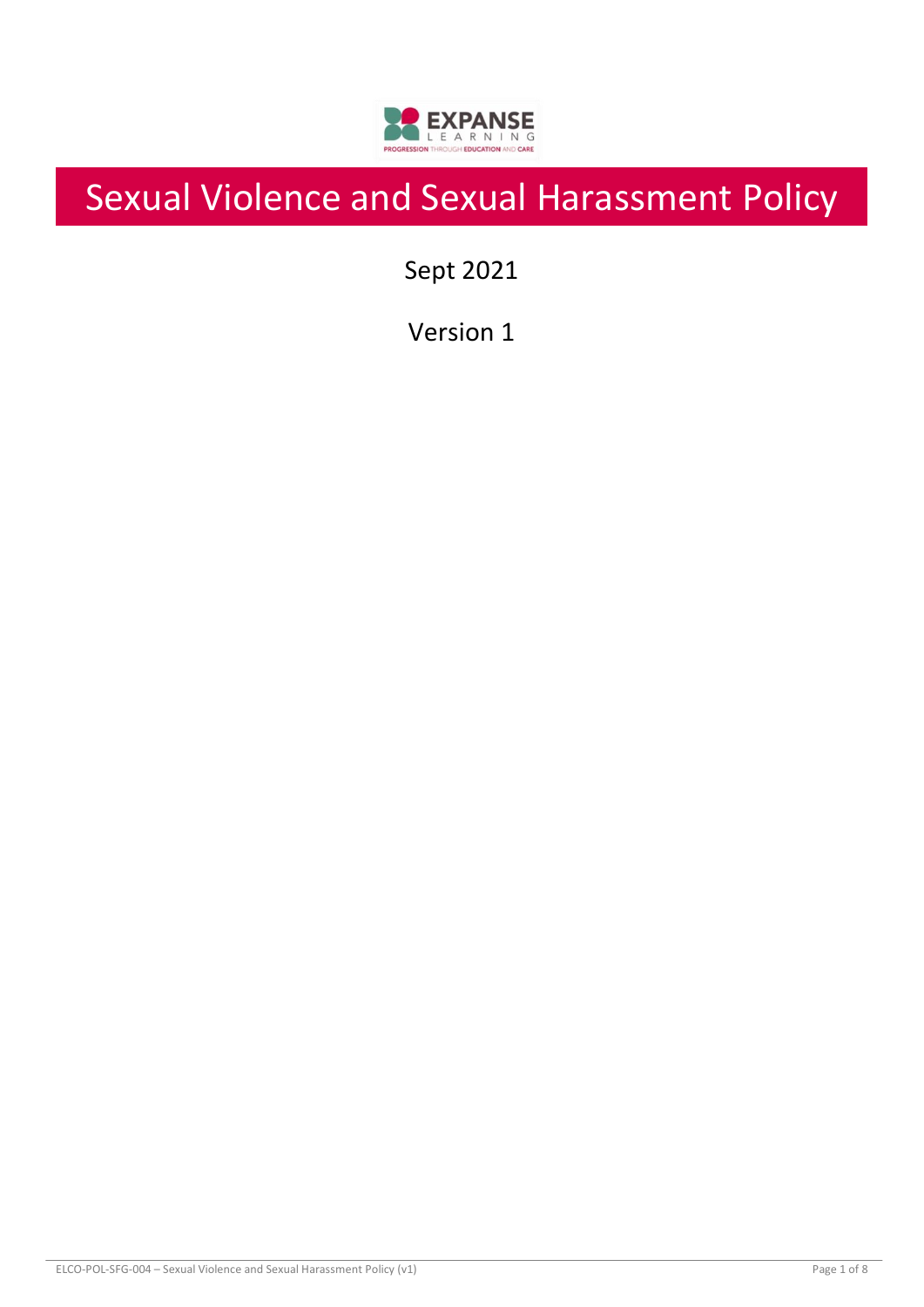# **1. Scope**

This policy applies to all staff and students at Expanse Learning College (Hereafter referred to as the college). This Policy and Procedure reflects the new statutory guidance of 'Keeping Children Safe in Education' (September 2021) and Sexual Violence and sexual harassment between children in colleges and colleges (September 2021)

The college's Policy and Procedures will apply at all times when the college is providing services or activities directly under the management of the college staff. This Policy and Procedure will be reviewed annually and may be amended from time to time. Should any deficiencies or weaknesses in Child Protection arrangements become apparent, these will be remedied without delay and maybe changed before the annual date.

# **2. Rationale**

The college is committed to providing a safe and respectful environment where the whole community can learn and thrive free from sexual violence and sexual harassment. The college takes any incidents of sexual violence or sexual harassment very seriously and is committed to handling all reports sensitively, effectively and in a timely manner.

We are clear that sexual violence and sexual harassment are not acceptable, will never be tolerated and are not an inevitable part of growing up. We will always challenge behaviour or language that seeks to normalise sexual harassment or violence in college. Sanctions will be applied in accordance with our behaviour policy and our statutory duties as laid out in Keeping Children Safe in Education 2021 and Sexual violence and sexual harassment between children in colleges and colleges.

The policy and procedures outlined below should be considered alongside the college Safeguarding & Child Protection Policy and relevant published government guidance.

# **3. What is meant by sexual violence and sexual harassment between children?**

- Sexual violence and sexual harassment can occur between two children of any sex. Additionally, sexual violence and sexual harassment can occur through a group of children sexually assaulting or sexually harassing a single child or group of children.
- $\circ$  Children who are victims of sexual violence and sexual harassment will likely find the experience distressing. This will, in all likelihood, adversely affect their educational attainment. Expanse College will aim to support these students to access their education and get the correct specialist support, working in partnership with the Police and Children's Services.

# **4. What is the definition of sexual violence?**

For this policy, when referring to sexual violence we are referring to sexual offences under the Sexual Offences Act 2003 as described below:

- o **Rape:** A person (A) commits an offence of rape if: he intentionally penetrates the vagina, anus or mouth of another person (B) with the penis, B does not consent to the penetration and A does not reasonably believe that B consents.
- o **Assault by Penetration**: A person (A) commits an offence if: s/he intentionally penetrates the vagina or anus of another person (B) with a part of her/his body or anything else, the penetration is sexual, B does not consent to the penetration and A does not reasonably believe that B consents.
- o **Sexual Assault:** A person (A) commits an offence of sexual assault if: s/he intentionally touches another person (B), the touching is sexual, B does not consent to the touching and A does not reasonably believe that B consents.

# **5. What is consent?**

Someone consents to vaginal, anal, or oral penetration only if s/he agrees by choice to that penetration and has the freedom and capacity to make that choice. Consent to sexual activity may be given to one sort of sexual activity but not another, e.g., to vaginal but not anal sex, or penetration with conditions, such as wearing a condom. Consent can be withdrawn at any time during sexual activity and each time activity occurs:

- o a child under the age of 13 can never consent to any sexual activity.
- o the age of consent is 16.
- o sexual intercourse without consent is rape.

# **6. What is sexual harassment?**

When referring to sexual harassment we mean 'unwanted conduct of a sexual nature' that can occur online and offline.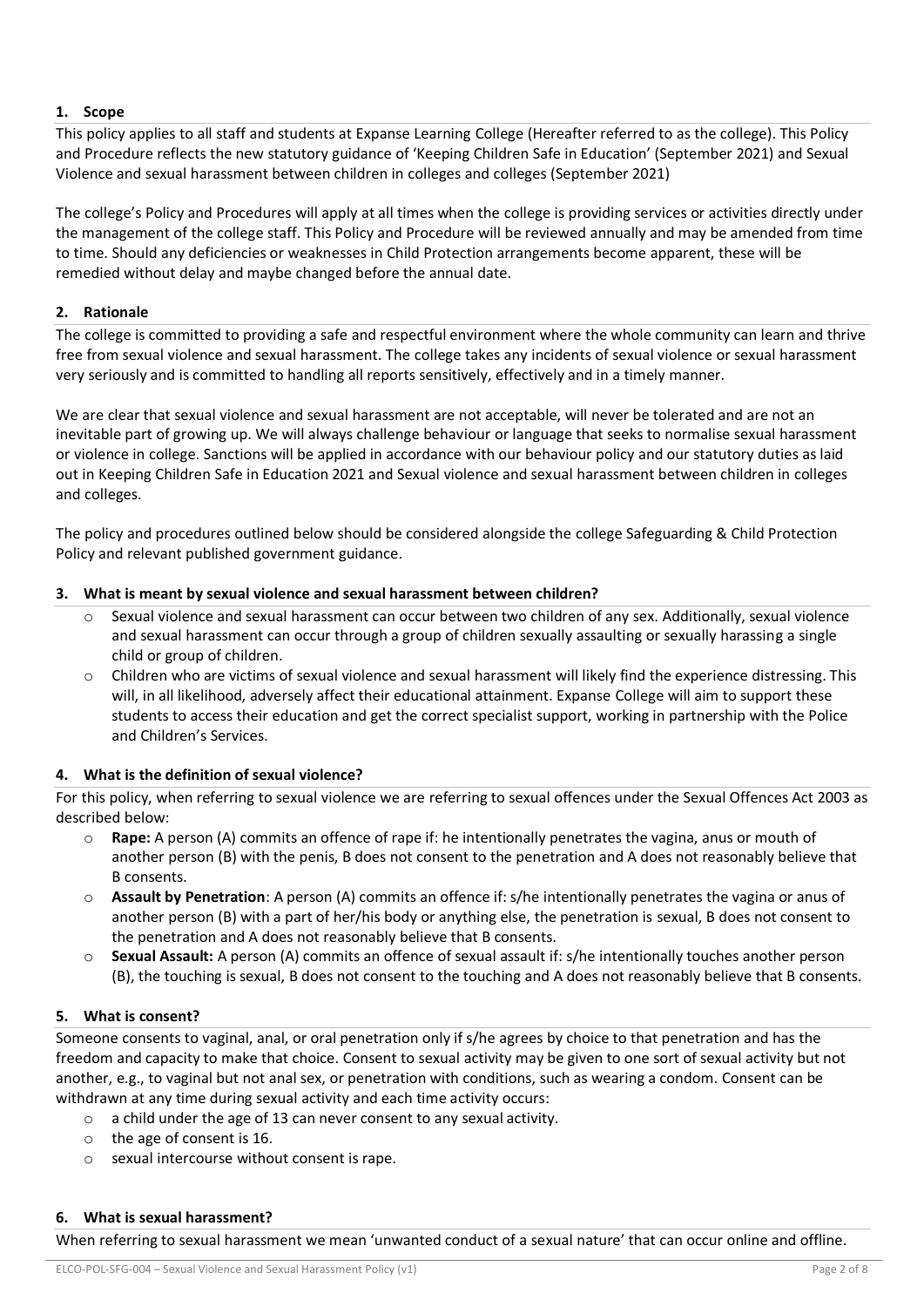When we reference sexual harassment, we do so in the context of child-on-child sexual harassment. Sexual harassment is likely to: violate a child's dignity, and/or make them feel intimidated, degraded, or humiliated and/or create a hostile, offensive or sexualised environment.

Whilst not intended to be an exhaustive list, sexual harassment can include:

- o Up skirting
- $\circ$  Sexual comments, such as telling sexual stories, making lewd comments, making sexual remarks about clothes and appearance, and calling someone sexualised names
- o Sexual "jokes" or taunting
- $\circ$  Physical behaviour, such as deliberately brushing against someone or interfering with someone's clothes
- o Displaying pictures, photos, or drawings of a sexual nature
- o Online sexual harassment, which might include consensual and non-consensual sharing of sexual images and videos (both often referred to as youth produced sexual imagery /sharing nudes and semi nudes), inappropriate sexual comments on social media, exploitation, coercion, and threats
- o Online sexual harassment may be standalone or part of a wider pattern of sexual harassment and/or sexual violence

Online sexual harassment refers to a range of behaviours where digital technologies are used to facilitate both virtual and face-to-face sexually based harms. Online sexual harassment may constitute several criminal offences, depending on the nature of the online harassment. Whether the conduct constitutes a criminal offence or not, many victim-survivors experience these behaviours as a form of sexual violence. Examples of online sexual harassment can be broadly split into the following areas:

- o Unsolicited sexual content online refers to any sexual content shared online which is not wanted by the recipient. This could include content seen on apps, messaging services and websites which has not been sought out by the user.
- $\circ$  Image-based sexual abuse refers to the non-consensual creation and/or distribution of sexual images.
- o Sexual coercion, threats and intimidation online could include a person receiving threats of a sexual nature or being coerced to engage in sexual behaviours on or offline via digital technologies.

While there are distinctions between these three categories above, there are evident overlaps and links.

Sexual harassment creates an atmosphere that, if not challenged, can normalise inappropriate behaviours and provide an environment that may lead to sexual violence.

# **7. Special Educational Needs and Disabilities (SEND)**

Children with Special Educational Needs and Disabilities (SEND) are three times more likely to be abused than their peers. Additional barriers can sometimes exist when recognising abuse in SEND children.

These can include:

- o Assumptions that indicators of possible abuse such as behaviour, mood and injury relate to the child's disability without further exploration
- o The potential for children with SEND being disproportionately impacted by behaviours such as bullying and harassment, without outwardly showing any signs
- o Communication barriers and difficulties overcoming these barriers

The DSL and Head of College will liaise closely should any reports be received.

# **8. Protected Characteristics**

Children who are lesbian, gay, bi, or trans (LGBTQ+) can be targeted by their peers. In some cases, a child who is perceived by their peers to be LGBTQ+ (whether they are or not) can be just as vulnerable as children who identify as LGBTQ+.

# **9. Harmful Sexual Behaviour**

Children's sexual behaviour exists on a wide continuum, from the perceived normal and developmentally expected too inappropriate, problematic, abusive and violent. Problematic, abusive, and violent sexual behaviour is developmentally inappropriate and may cause developmental damage. A useful umbrella term is "harmful sexual behaviour". The term has been widely used in child protection and is used in this Policy. Harmful sexual behaviour can occur online and/or offline and can also occur simultaneously between the two. Harmful sexual behaviour should be considered in a child protection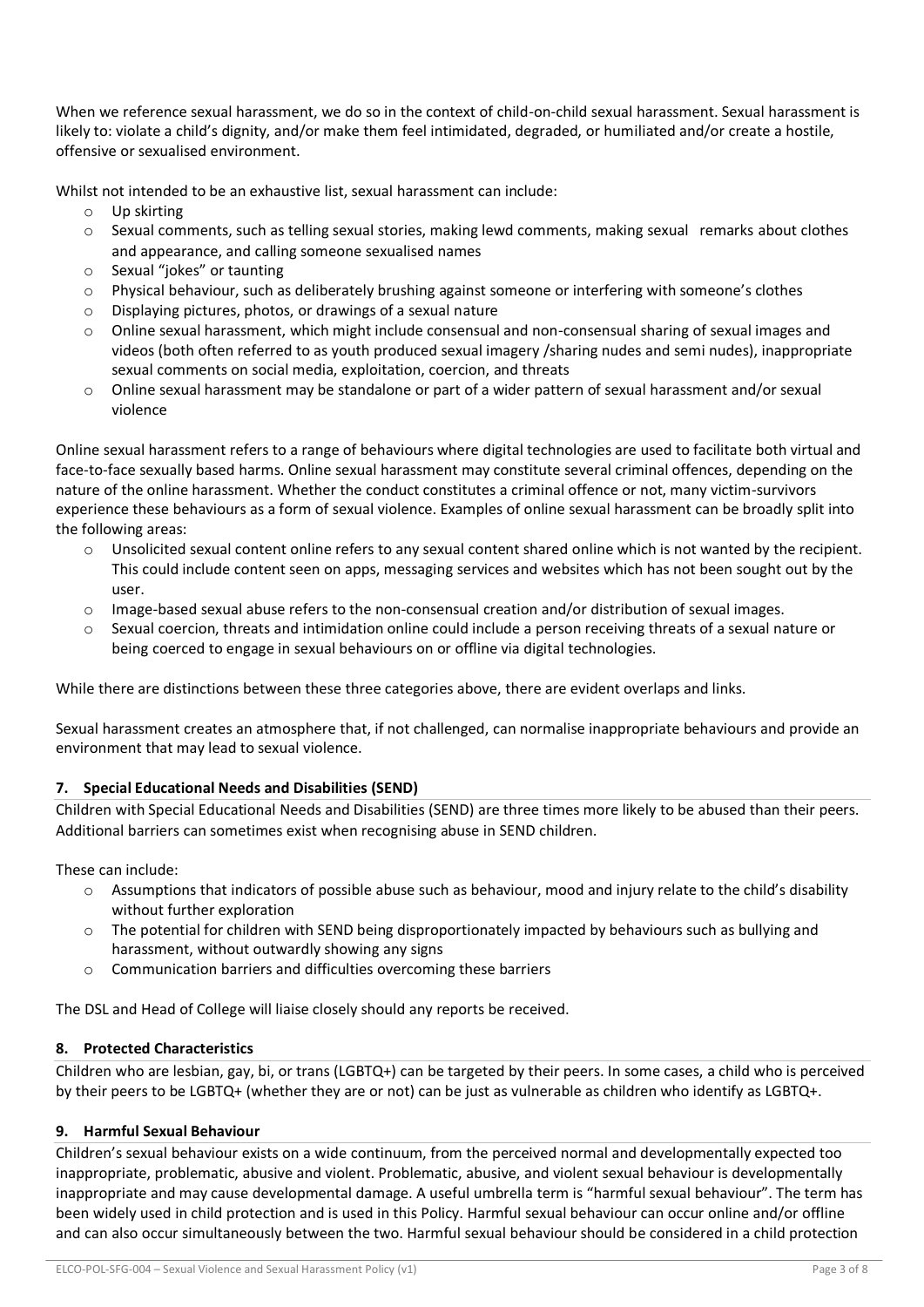context. The Brook Sexual Behaviours Traffic Light Tool will be used to support the Designated Safeguarding Lead (DSL) to make an informed, objective decisions regarding harmful sexual behaviours.

### **10. PREVENTION**

Our college plays an important role in preventative education. Keeping Children Safe in Education sets out that all colleges should ensure children are taught about safeguarding, including how to stay safe online. Colleges should consider this as part of providing a broad and balanced curriculum.

Addressing inappropriate behaviour can be an important intervention that helps prevent problematic, abusive and/or violent behaviour in the future. Children displaying harmful sexual behaviour have often experienced their own abuse and trauma. It is important that they are offered appropriate support.

#### **A planned curriculum as part of a whole college approach**

Through the delivery of our Relationships and Sex Education**, ICT, online safety and PSHE** curriculum we will provide a preventative and proactive education programme across the whole college that prepares pupils for life in modern Britain and supports them to recognise harm. The curriculum will be underpinned by the college's behaviour policy and pastoral support system, our curriculum will tackle such issues including:

- o Healthy and respectful relationships.
- o What respectful behaviour looks like.
- o Recognising and resisting pressure/seeking help.
- o Consent.
- o Gender roles, stereotyping, equality.
- o Body confidence and self-esteem.
- o Practising assertiveness techniques.
- o Prejudiced behaviour.
- o Recognising and managing risk.
- o Understanding acceptable/unacceptable physical contact.
- o That sexual violence, abuse and sexual harassment is always wrong; and
- o Addressing cultures of sexual harassment.
- $\circ$  Human rights the idea that all individuals have a right to fairness and to having their privacy respected.
- $\circ$  Digital defence educating young people on how to navigate online platforms and digital devices safely and effectively. It can include aspects of digital literacy related to privacy settings, reporting, and blocking other users, identifying and addressing issues of online sexual harassment and recognising misinformation. Students should understand about:
- $\circ$  Using technology including learning how to use and manage social media apps and web platforms.
- $\circ$  Online privacy including how to use privacy settings on their most- used platforms (e.g. Instagram, Snapchat, Tiktok), and knowing how to identify fake profiles.
- o Digital defence strategies, such as reporting, blocking and being aware of how to report harmful content.
- $\circ$  Being a bystander: providing young people with an understanding of what they could do if they witnessed someone being harassed or bullied.

As referenced earlier ELWS will deliver this content through planned, high-quality, Relationship and Sex Education (RSE) and Personal, Social, Health and Economic (PSHE) lessons; ICT lessons; form time activities and assemblies; and Activity Days (when necessary). As part of our curriculum offer, we may engage with appropriate, well established external agencies to deliver materials to students, such as Kooth and Spectrum. The online safet aspect of the curriculum uses the UKCIS materials at the base resource.

#### **11. Procedures**

#### **How do we respond to reports of sexual violence and sexual harassment?**

It is important that all victims are reassured that they are being taken seriously, regardless of how long it has taken them to come forward and that they will be supported and kept safe.

As with all safeguarding concerns, all staff should take appropriate action in accordance with the our Safeguarding & Child Protection policy.

Ultimately, all decisions in Expanse College will be made on a case-by-case basis. The DSL has completed full Brook Training on the Sexual Behaviours Traffic Light Tool in August 2021. The Designated Safeguarding Lead (DSL) and deputies will take the leading role and will use their professional judgement, supported by other agencies, such as children's social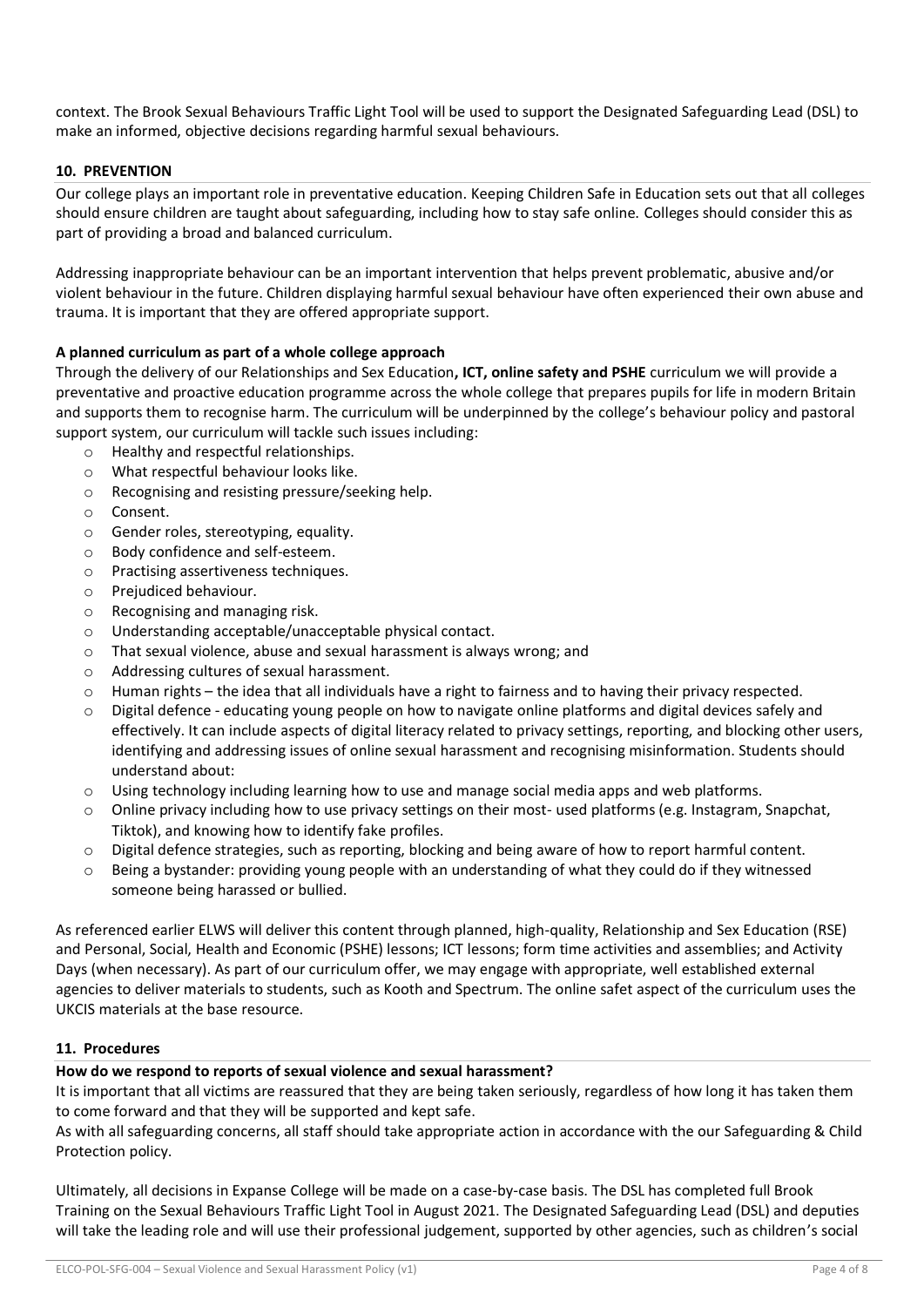care and the police as required.

### **Some situations are statutorily clear:**

- o A child under the age of 13 can never consent to any sexual activity
- o The age of consent is 16
- o Sexual intercourse without consent is rape
- o Rape, assault by penetration and sexual assault are defined in law
- o Creating and sharing sexual photos and videos of under 18s is illegal (often referred to as sharing nudes/semi nudes or youth produced sexual imagery); this includes children making and sharing sexual images and videos of themselves.

Our basic safeguarding principle is: if a child has been harmed, is in immediate danger or is at risk of harm a referral should be made to Children's Social Care. We will usually inform parents that we are making a referral to Children's Social Care. However, this too is on a case-by-case basis. It may be that we have assessed the situation and believe that a referral is needed without parental knowledge to safeguard the student(s) involved.

We will work closely with the police as rape, assault by penetration and sexual assaults are crimes. Where there is a report of a rape, assault by penetration or sexual assault, the starting point is it should be passed to the police who will advise and log according to their own guidelines.

#### **Responding to reports of sexual violence and sexual harassment online**

We are aware that incidents of sexual violence and sexual harassment that occur online (either in isolation or in connection to offline incidents) can be complex. There is potential for the incident(s) to take place across several social media platforms and services. There is also the potential for the impact of the incident to extend further than our local community (for example, for images or content to be shared around the community) and for a victim (or alleged perpetrator) to become marginalised and excluded by both online and offline communities. Additionally, there is the potential for repeat victimisation in the future if abusive content continues to exist somewhere online.

We will act in accordance with our Safeguarding and Child Protection Policy and our Anti-Bullying Policy if we are made aware that our students are using online platforms which may jeopardise the safety of other members of our college community.

# **The immediate response to a report – managing the disclosure**

We will always do our upmost to ensure that victims are reassured that they are being taken seriously and that they will be supported and kept safe. In some cases, the victim may not make a direct report or disclosure. For example, a friend may make a report, or a member of our college may overhear a conversation that suggests a child has been harmed. This discussion will be handled sensitively and with the support of children's social care if required.

# **Confidentiality**

- Staff taking a disclosure will never promise confidentiality as it is very likely that it will be in the best interests of the victim to seek advice and guidance from others to provide support and engage appropriate agencies.
- The victim may ask us not to tell anyone about the sexual violence or sexual harassment. There are no easy or definitive answers when a victim makes this request. If the victim does not give consent to share information, staff may still lawfully share it, if it can be justified to be in the public / individual's interest; for example, to protect children from harm and to promote the welfare of children.

Ultimately, the DSL will have to balance the victim's wishes against their duty to protect the victim and other children within the college setting.

If we do decide to make a referral to children's social care and/or a report to the police against the victim's wishes, this will be handled extremely carefully, the reasons will in most cases be explained to the victim and appropriate specialist support offered.

#### **Anonymity**

Where we are aware that an allegation of sexual violence or sexual harassment is progressing through the criminal justice system, we will be mindful of anonymity, witness support and the criminal process in general so that we can offer support and act appropriately. In addition, we will endeavour to do all we can to reasonably protect the anonymity of any children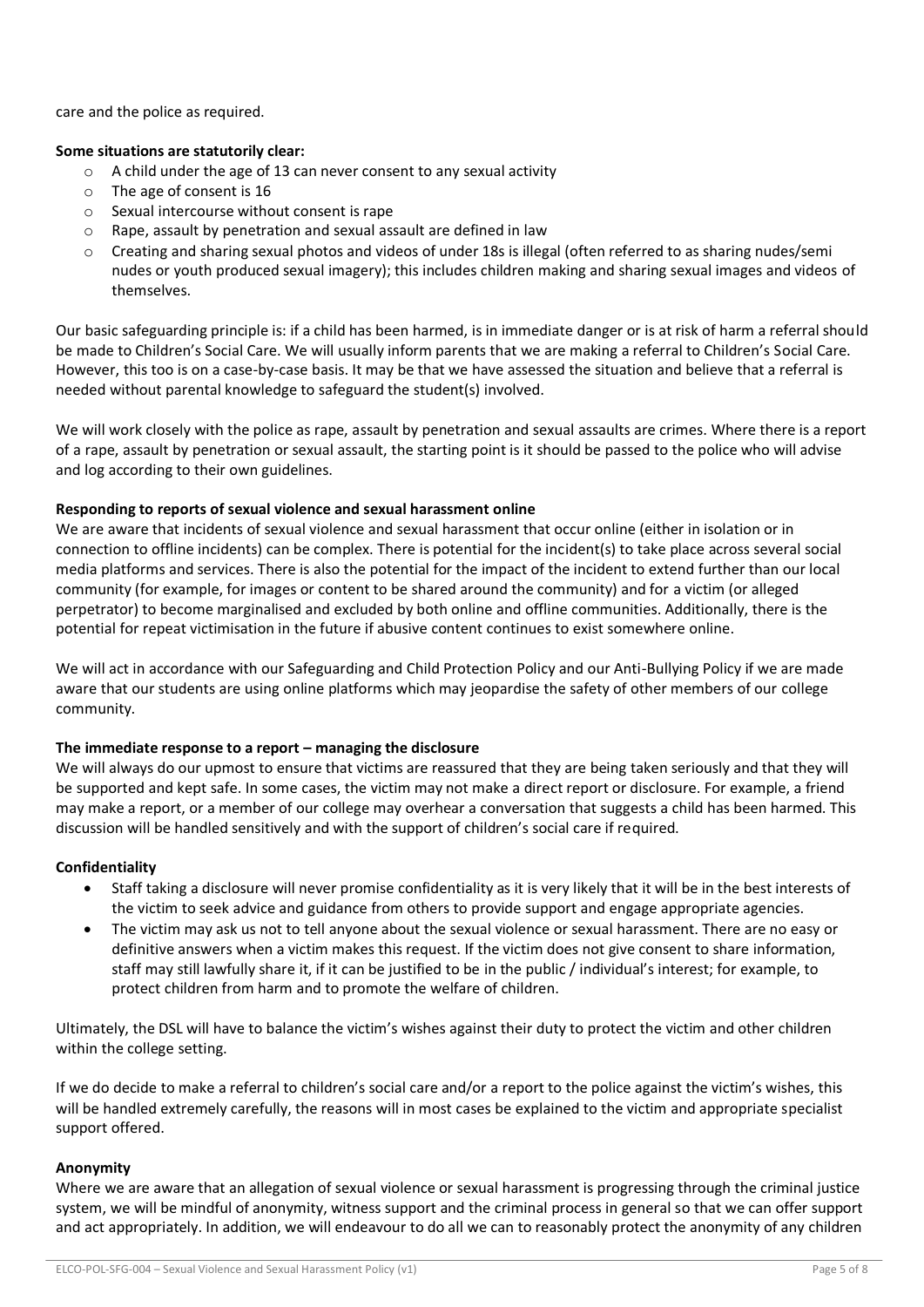involved in any report of sexual violence or sexual harassment. We will carefully consider which staff in our college should know about the report and any support that will be in place for the children involved.

### **Risk Assessment**

When there has been a report of sexual violence, the DSL/Head of College will make an immediate risk and needs assessment. Where there has been a report of sexual harassment, the need for a risk assessment should be considered on a case-by-case basis. The risk and needs assessment should consider:

- The victim, especially their protection and support.
- Whether there may have been other victims.
- The alleged perpetrator; and
- The other children (and, if relevant, staff) at college.

The risk assessments will be recorded on DATABRIDGE and will be kept under regular review, reflecting any changes in circumstances. At all times, we will actively consider the risks posed to all our students and put adequate measures in place to protect them and keep them safe during college hours. The DSL will continue to liaise with Children's Social Care and specialist services as required. Where there has been a report of sexual violence, it is likely that professional risk assessments by social workers and or sexual violence specialists will be required. Any such professional assessments will be used to inform our approach to supporting and protecting the student(s) and updating our own risk assessment.

#### **Action following a report of sexual violence and/or sexual harassment**

We will carefully consider any report of sexual violence and/or sexual harassment. Important considerations will include:

- The wishes of the alleged victim in terms of how they want to proceed. This is especially important in the context of sexual violence and sexual harassment. Victims should be given as much control as is reasonably possible over decisions regarding how any investigation will be progressed and any support that they will be offered.
- The nature of the alleged incident(s).
- The ages of the students involved.
- The developmental stages of the students involved.
- Any power imbalance between the students (for example, is the alleged perpetrator significantly older?).
- If the alleged incident is a one off or a sustained pattern of abuse (where this may be known).
- Whether there are any ongoing risks.
- Other related issues and wider context, including links to child sexual exploitation and child criminal exploitation.

Where incidents and/or behaviours are associated with factors outside the college or occur between children outside the college, we will consider contextual safeguarding. This simply means assessments of children in such cases should consider whether wider environmental factors are present in a child's life that is a threat to their safety and/or welfare.

# **Options to manage the report**

We will consider every report on a case-by-case basis. When to inform the alleged perpetrator will be a decision that will be carefully considered. Where a report is going to be made to Children's Social Care and/or the Police, then, as a rule, we will speak to the relevant agency and discuss next steps and how the alleged perpetrator will be informed of the allegations.

There are four likely scenarios we will need to consider when managing any reports of sexual violence and/or sexual harassment.

# **1. Manage internally**

In some cases of sexual harassment (for example, one-off incidents) the college may take the view that the students concerned are not in need of Early Help or statutory intervention and that it would be appropriate to handle the incident internally, perhaps through utilising our Behaviour and Anti-Bullying Policies and by providing pastoral support.

#### **2. Early Help**

In line with the above, we may decide that the children involved do not require statutory interventions but may benefit from Early Help. Early Help can be particularly useful to address non-violent harmful sexual behaviour and may prevent escalation of sexual violence.

#### **3. Referral to Children's Social Care**

Where a child has been harmed, is at risk of harm or is in immediate danger, a likely course of action will be that we make a referral to local children's social care.

#### 4. **Reporting to the Police**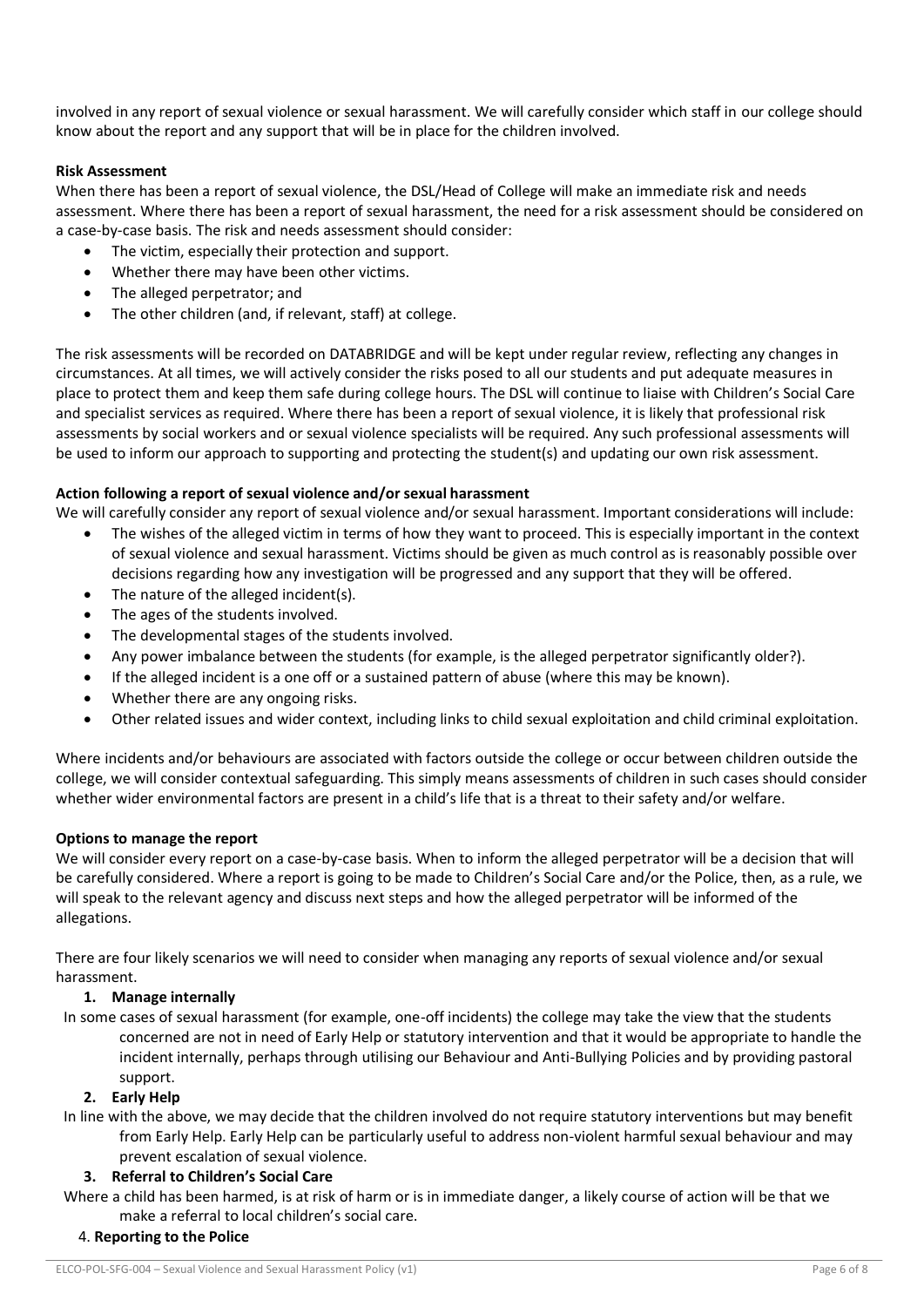- $\circ$  Where a report of rape, assault by penetration or sexual assault is made, the starting point is this should be passed on to the Police.
- o Reporting to the Police will generally be in parallel with referrals to Children's Social Care.
- o At this stage, college will generally inform parents unless there are compelling reasons not to do so (for example, if informing a parent is likely to put a child at additional risk). In circumstances where parents have not been informed, it will be especially important that the college supports the child in any decision they take. This should be in conjunction with the support of Children's Social Care.
- Where a report has been made to the Police, the college will consult the Police and agree what information can be disclosed to staff and others; in particular, the alleged perpetrator and their parents. We will also discuss the best way to protect the victim and their anonymity.

# **Ongoing Considerations: victim and alleged perpetrator sharing classes**

We will consider the scenario where the victim and alleged perpetrator are sharing classes and sharing space at college. This will inevitably involve complex and difficult professional decisions, including considering our duty to safeguard children and our duty to educate them. It is important each report is considered on a case-by-case basis and risk assessments are updated as appropriate.

Where there is a criminal investigation, the alleged perpetrator should be removed from any classes they share with the victim. We will consider how best to keep the victim and alleged perpetrator a reasonable distance apart on college premises. This is in the best interests of both students and should not be perceived to be a judgement on the guilt of the alleged perpetrator; close liaison with the police is essential.

DfE guidance states that where a criminal investigation into a rape or assault by penetration leads to a conviction or caution, the college should take suitable action, if they have not already done so. In all but the most exceptional of circumstances, the rape or assault is likely to constitute a serious breach of discipline and lead to the view that allowing the perpetrator to remain in the same college would seriously harm the education or welfare of the victim (and potentially other students). Where a criminal investigation into sexual assault leads to a conviction or caution, we will consider any suitable sanctions considering our Behaviour Policy, including consideration of permanent exclusion (even if the incident(s) has not occurred in college).

Where the perpetrator is going to remain at college, the principle would be to continue keeping the victim and perpetrator in separate classes and continue to consider the most appropriate way to manage potential contact. The nature of the conviction or caution and wishes of the victim will be especially important in determining how to proceed in such cases.

The fact that another body is investigating or has investigated an incident does not in itself prevent Expanse College from imposing a sanction in accordance with the college's Behaviour Policy.

Reports of sexual assault and sexual harassment will, in some cases, not lead to a report to the Police (for a variety of reasons). In some cases, rape, assault by penetration, sexual assault or sexual harassment is reported to the police and the case is not progressed or is reported to the Police and ultimately results in a not-guilty verdict. The process will have affected both victim and alleged perpetrator and these results do not necessarily mean the offence did not happen or that the victim lied. Appropriate support should be provided to both as required, and consideration will be given when considering the sharing of classes and potential contact as required on a case-by-case basis. All the above should be considered with the needs and wishes of the victim at the heart of the process and any arrangements will be kept under review.

# **Unsubstantiated, unfounded, false, or malicious reports**

If after investigation the report is found to be unsubstantiated, unfounded, false or malicious, the DSL will consider what support may be required by the child/person who made the allegation and will refer to an agency if appropriate.

All concerns, discussions and decisions made will be recorded on Databridge and reviewed.

#### **Supporting the alleged perpetrator and children/young people who have displayed harmful sexual behaviour**

College will provide the alleged perpetrator with an education and ensure they are provided with a high level of support. College will take advice from the relevant agencies and work closely with them to ensure the support is appropriate to each individual circumstance. Disciplinary action can occur at the same time, following the college's behaviour policy, if